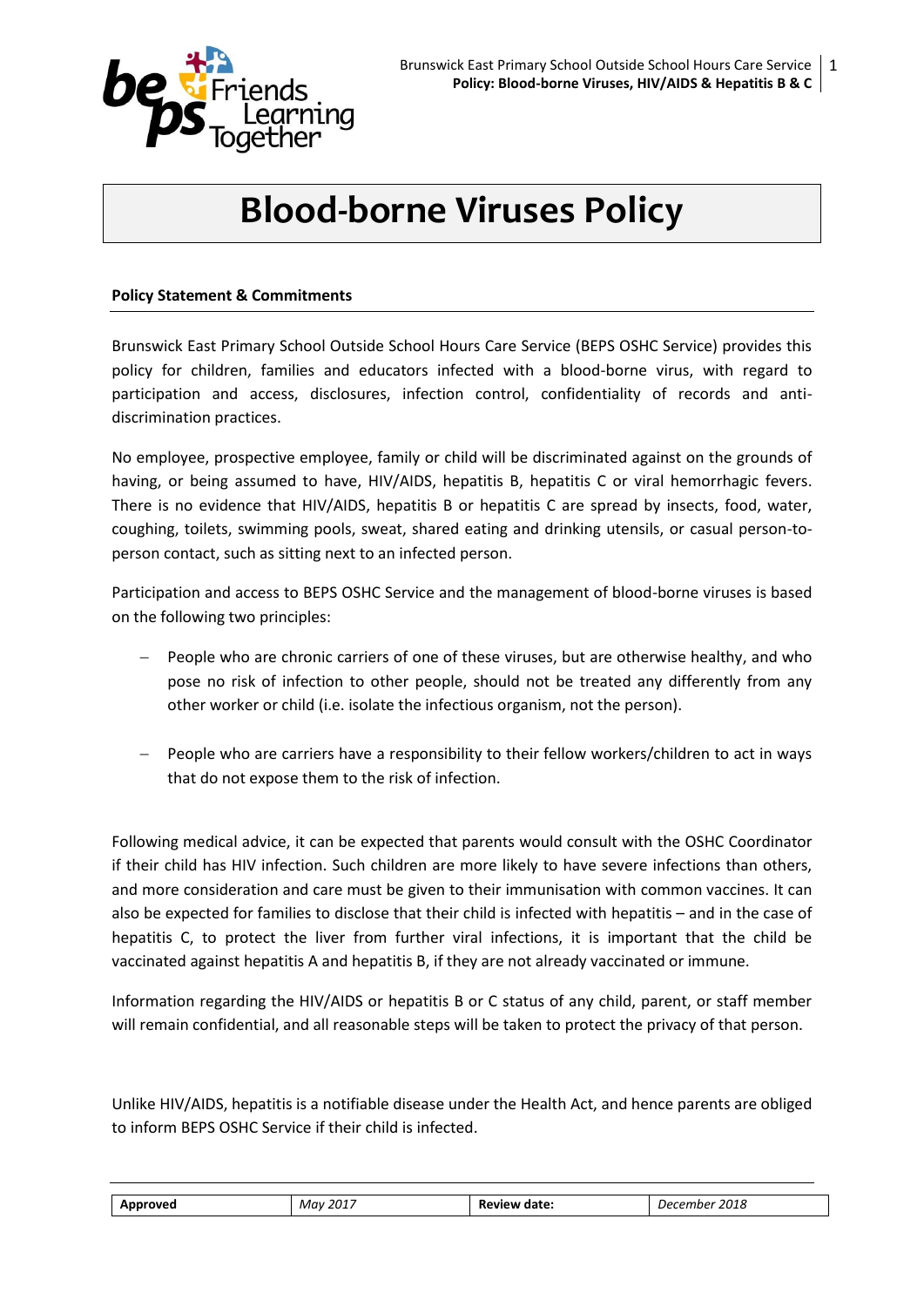#### **Definitions**

*Blood-borne* - A virus or disease that can be spread through contamination by blood. The most common examples are HIV, hepatitis B, hepatitis C and viral hemorrhagic fevers.

#### **Prevention at BEPS OSHC Service**

The prevention of HIV/AIDS and hepatitis B and C infection at BEPS OSHC Service is based on the universal application of work practices that prevent the introduction of other people's blood, body fluids and tissues into the body. These include work procedures incorporating the handling and disposal of potentially infected waste, and the use of the appropriate equipment when necessary. Staff in BEPS OSHC Service must utilise universal precautions as outlined in this policy.

Hepatitis B can be transmitted via urine, tears, saliva (and, thus, possibly through sneezing) and possibly in faeces. These are listed in decreasing order of infectivity and none are as high risk as blood-blood contact. The Director will ensure that at all times first aid equipment will include material for protection against risk from HIV/AIDS or hepatitis B.

#### **Exclusion**

HIV/AIDS - Exclusion is not necessary. Children who have developed impairment of immunity should remain away from BEPS OSHC Service during outbreaks of serious contagious diseases such as measles or chickenpox. Children with HIV are more susceptible to such infections.

**Hepatitis B & C – Exclusion is not necessary. A child who is unwell may need to stay away until they** are feeling well.

#### **Occupational Exposure to Blood-borne Virus or Disease**

Where there has been potential exposure to blood-borne viruses, the following procedure must be followed:

- If the incident involves a break in the skin through which infectious body fluids may have entered, bleeding should be encouraged and the area washed immediately with soap and water. Dilution by water and soap of any virus is a very effective safety measure. For eyes, irrigate both eyes with copious amounts of water.
- The incident should be referred to a doctor. High-risk exposures may require intervention, such as post-exposure to the hepatitis B vaccination and hepatitis B immunoglobulin, or AZT. (Instances of biting or scratching are not considered high-risk exposures.)

| Approved | $201^-$<br>Mav | <b>Review date:</b> | 2018<br>mber<br>Decemr |
|----------|----------------|---------------------|------------------------|
|----------|----------------|---------------------|------------------------|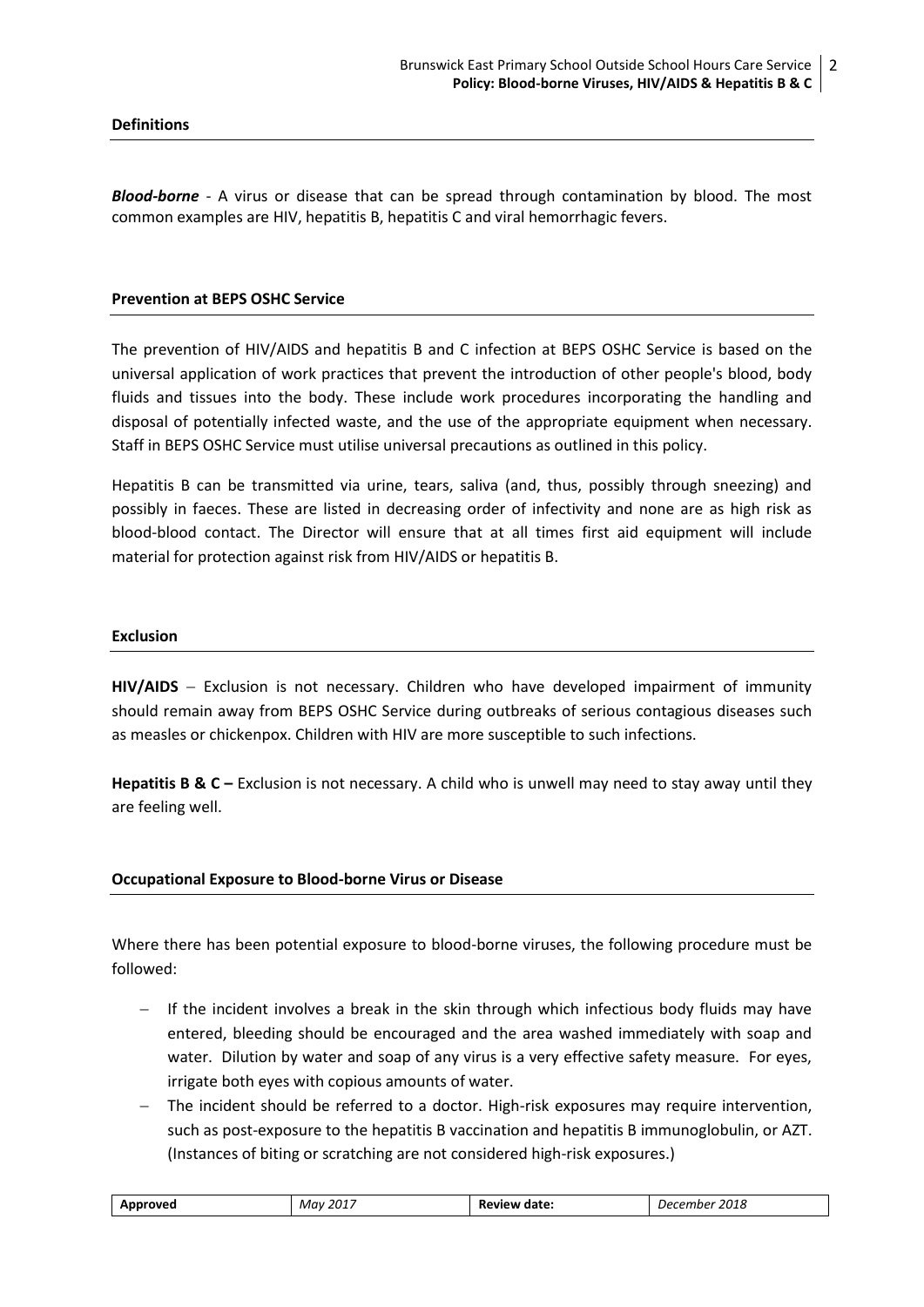- The Coordinator, with the School's **Health & Safety Representative**, should investigate the incident and take immediate action to reduce the likelihood of a similar occurrence.
- All instances of exposure should be reported and recorded in the **Staff Accident Record**.

## **Procedures for dealing with body fluids/hazardous materials**

- $-$  Staff must use disposable gloves provided when dealing with body fluids (i.e. blood).
- The hands and any other surfaces of the body splashed with blood or other body fluids must be washed with soap and water as soon as possible.
- $-$  Soiled equipment must be cleaned with cold water and detergent and then washed with 1:10 dilution of bleach.

## **Cleaning blood spills**

Standard infection control practices should be employed in all situations dealing with bloodcontaminated items, regardless of whether or not it is known that a child has a blood-borne virus.

Educators must:

- where possible, isolate the area
- wear gloves and apply absorbent paper to soak up blood, the discarding it immediately into double plastic bag
- cover the area with freshly prepared bleach dilution for 10 minutes
- $-$  wipe the area with bleach, and then wipe with warm water and detergent (hot water makes the blood stick to the surface)
- $-$  dry the area so that it is not slippery
- $-$  place gloves and all disposable paper towels in a double plastic bag, tightly sealing the bag before disposing of it
- wash their hands thoroughly.

## **Cleaning spills of other body fluids**

Body fluids spills (for example, urine or faeces) can be cleaned with detergent, unless blood is visible (to the naked eye), in which case bleach should be used.

Educators must:

- wear gloves, and apply absorbent paper to soak up substance
- $-$  clean the surface with detergent and warm to hot water
- $-$  dry the area and place all gloves and paper in two plastic bags
- $-$  seal and dispose of the bags, then wash their hands thoroughly
- all re-useable materials used to clean body fluids (e.g. for nappy changes) are to be soaked in hot soapy water for at least 12 hours, and then washed in hot water, and dried in the

| Approved | 2017<br>Mav | <b>Review date:</b> | 2018<br>December |
|----------|-------------|---------------------|------------------|
|----------|-------------|---------------------|------------------|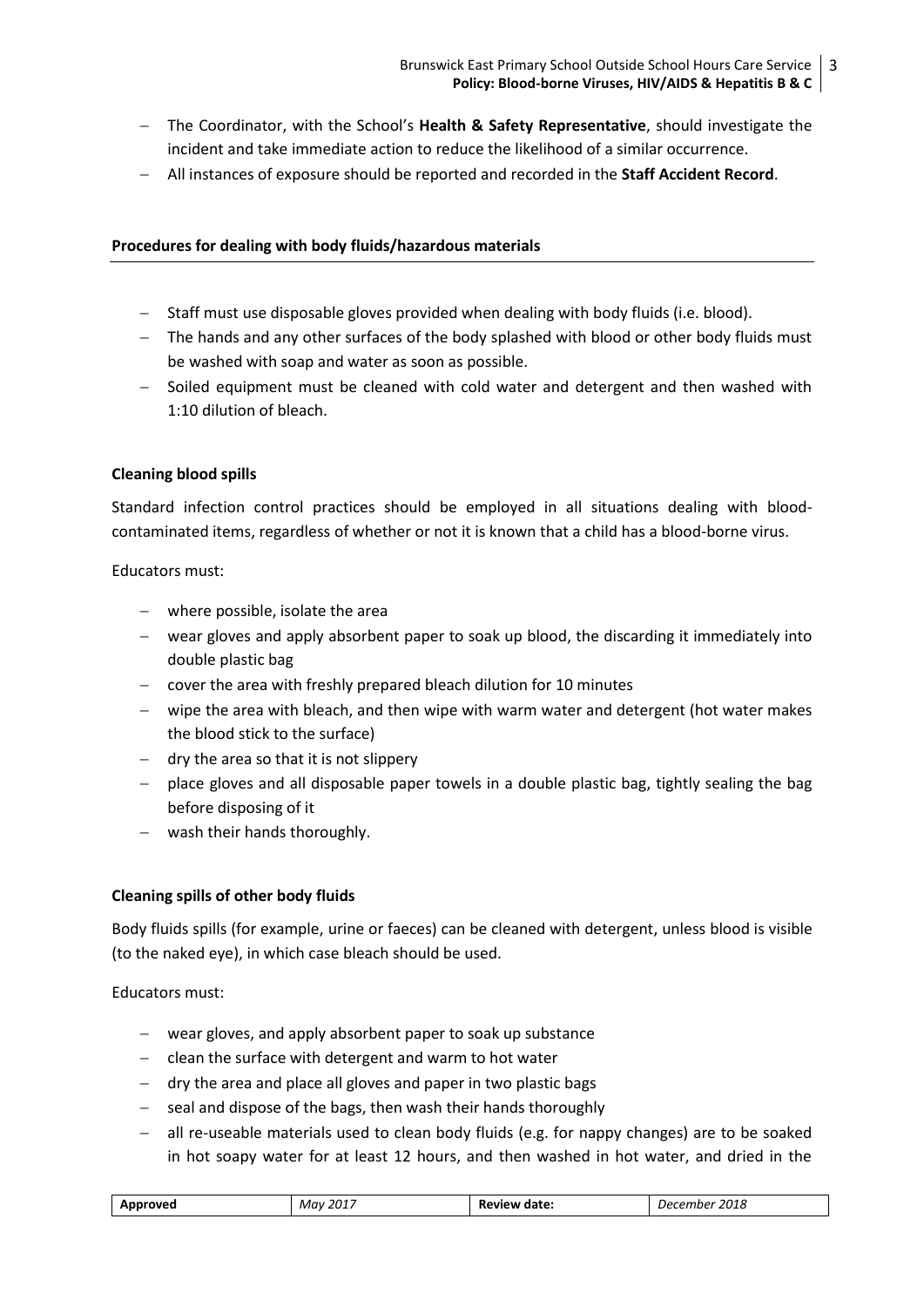clothes drier or on a clothesline

- any clothing or linen soiled with blood or other body fluids must be handled with gloves
- open cuts or sores on children and staff must be covered with a waterproof dressing.

Any potentially hazardous materials such as glass and syringes should be collected using the 'sharps tongs' and placed in the 'sharps container'. These are located in the storeroom.

## **General Information**

#### **Human Immunodeficiency Virus**

HIV is a virus carried in blood and body fluids. It damages the immune system of the person infected to the extent that the person becomes susceptible to a variety of common and rare diseases. HIV infection is called AIDS (Acquired Immune Deficiency Syndrome) when it becomes fully developed in the body. People with AIDS contract repeated infections with unusual organisms and cancers that do not normally affect people with healthy immune systems.

There is no evidence that HIV is spread from child to child in child care, preschool or school through normal social contact. HIV is not transmitted through air or water, the sharing of plates, cups or cutlery, swimming pools, toilets, kissing, coughing, sneezing or spitting. There is no evidence that HIV can be spread by mosquitoes or other biting insects, as the virus dies rapidly outside the human body.

HIV can be spread by:

- unprotected sexual intercourse (anal or vaginal) with an infected person
- sharing of injecting drug equipment
- infection passing from mother to child just before or during birth, or through breast milk (In Australia there have been very few cases of children being infected before, during or after birth when born to HIV infected mothers. From 2001 to 2004, 96,131 children were exposed to HIV before, during or after birth, and two were subsequently found to be infected.)
- penetration of the skin by infected blood.

## **Hepatitis** B

Hepatitis B infection is caused by the hepatitis B virus, which is spread through direct contact with infected blood and blood products, and through saliva, semen and vaginal fluids. It can also be spread from an infectious mother to her baby at the time of birth. Although the virus has been

| 2017     | date:  | 2018  |  |
|----------|--------|-------|--|
| Mav      | aview. | , jer |  |
| Approveo | Кe     | .mpe  |  |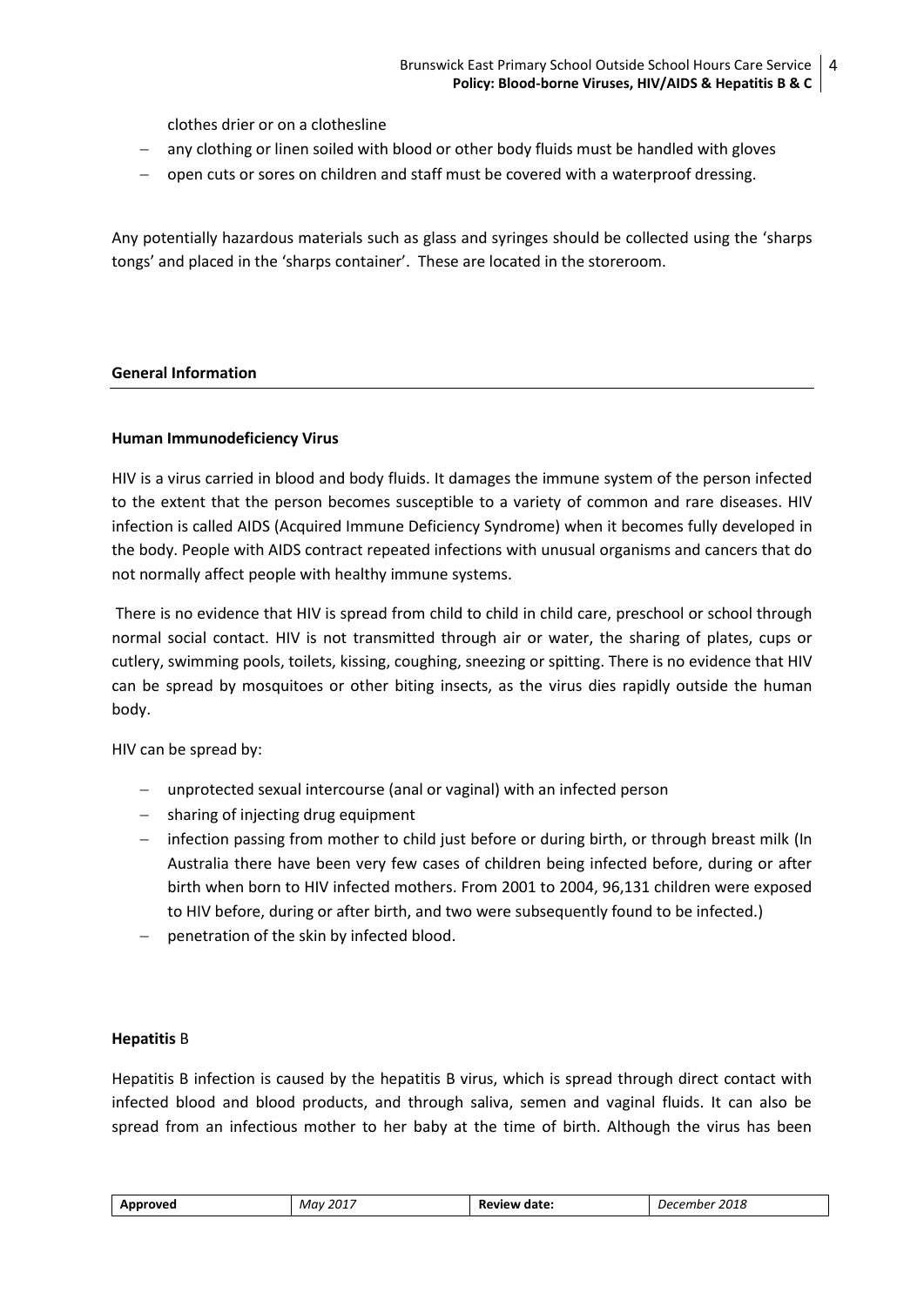isolated in urine and faeces, it has not been proved to be infectious in these products. It is not spread through food or water or through ordinary social contact.

Women who have this disease during pregnancy may transmit it to their newborn babies. Many of these babies become long-term carriers of the virus.

Effective vaccines are available, and are now routinely given at birth, two, four and six months of age. A course of three injections over six months can be given at other ages for people who have not previously been vaccinated. Completion of a full course of vaccine will give protection against hepatitis B infection in over 90% of people.

Hepatitis B immunoglobulin is offered to non-immune people having close contact with a person known to be infected with hepatitis B in the following situations:

- $-$  after birth
- after needle sharing or needle-stick injury
- after sexual exposure.

# **Hepatitis C**

Hepatitis C infection is caused by the hepatitis C virus, which is carried in the blood and causes damage to the liver. The virus is found in the blood of an infected person. Transmission only occurs via blood-to-blood contact, where the blood of an infected person gets into the bloodstream of another person. People most at risk are those with a history of injecting drug use, tattoos, body piercing, blood transfusion or haemophilia treatment before 1990.

Hepatitis C is not transmitted though air or water, the sharing of plates, cups or cutlery, swimming pools toilets, kissing, coughing, sneezing or spitting.

Out of four people found to be infected with the hepatitis C virus:

- one person will eliminate the virus from their bodies spontaneously within the first six to 12 months of infection
- three people will go on to develop chronic hepatitis C infection; and some will develop liver damage.

## **This policy should be read in conjunction with**:

General Service Information Policy Acceptance & Refusal of Authorizations Dealing with Medical Conditions & Medications Incidents, Injury, trauma & the Administration of First Aid Partnerships with Families [Record Keeping & Confidentiality Policy](file:///C:/Users/08478100/Desktop/2017%20OSHC%20Policies%20to%20be%20uploaded%20to%20website/Information%20for%20Families%202017/BEPS%20OSHC%20POLICY_Enrolment%20,%20Re-enrolment%20&%20Orientation%20of%20Children%20July%202017.docx%23_5.7_PRIVACY_POLICY)

| Approved | 2017<br>Mav | <b>Review</b><br>date: | 2018<br>December |
|----------|-------------|------------------------|------------------|
|----------|-------------|------------------------|------------------|